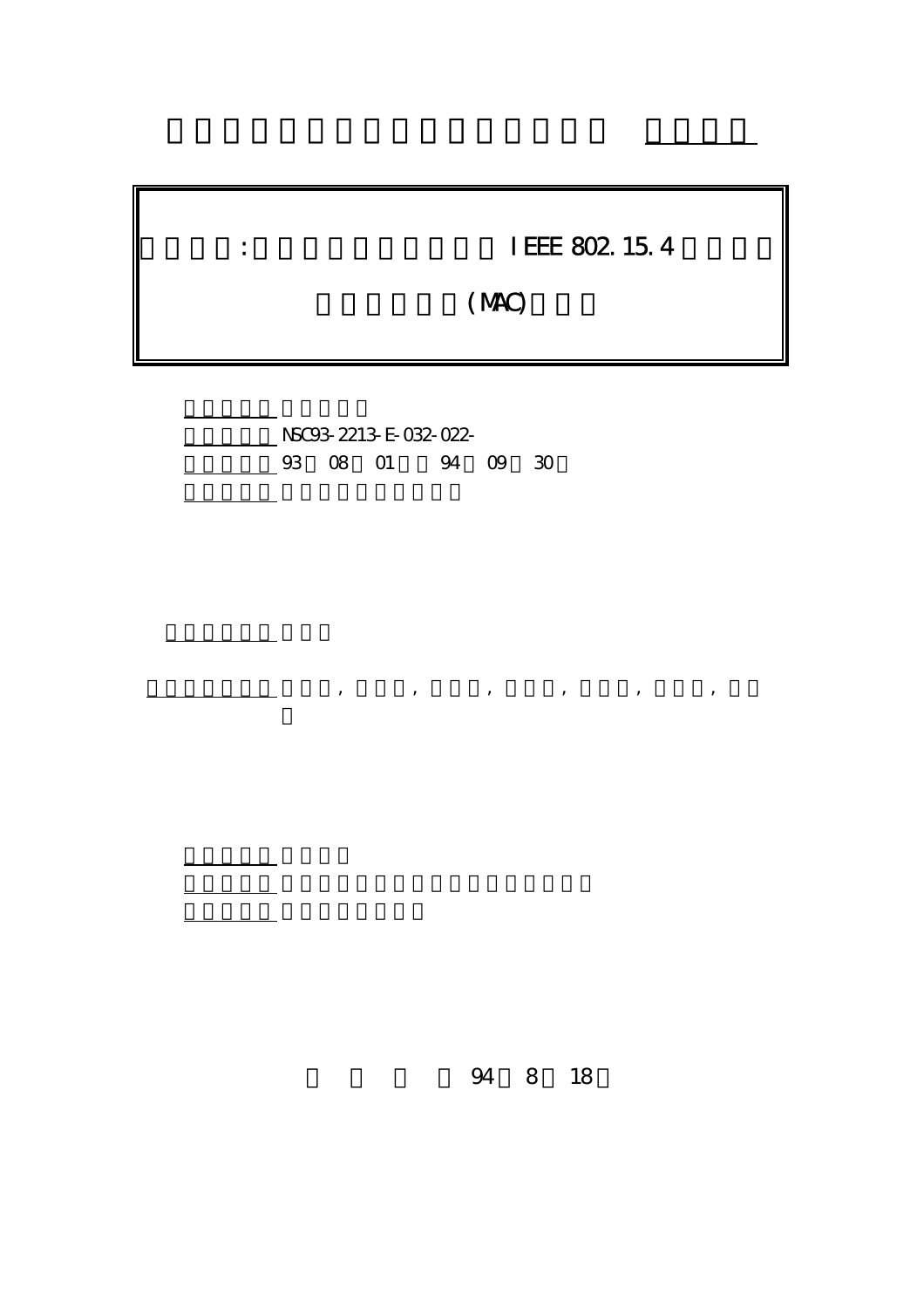# 行政院國家科學委員會補助專題研究計畫成果報告

自主性分散式無線感測網路嵌入式系統研製

子計畫一:具低速率與高傳輸效能 IEEE 802.15.4 無線傳輸媒體存取控制 (MAC)之研製

> 計畫類別:一般行研究計畫(整合型) 計畫編號:NSC 93-2213-E-032-022 執行期間:93 年 8 月 1 日至 94 年 7 月 31 日

主持人: 許獻聰 淡江大學電機工程學系

執行單位:淡江大學電機工程學系

## 中華民國 94 年 6 月 30 日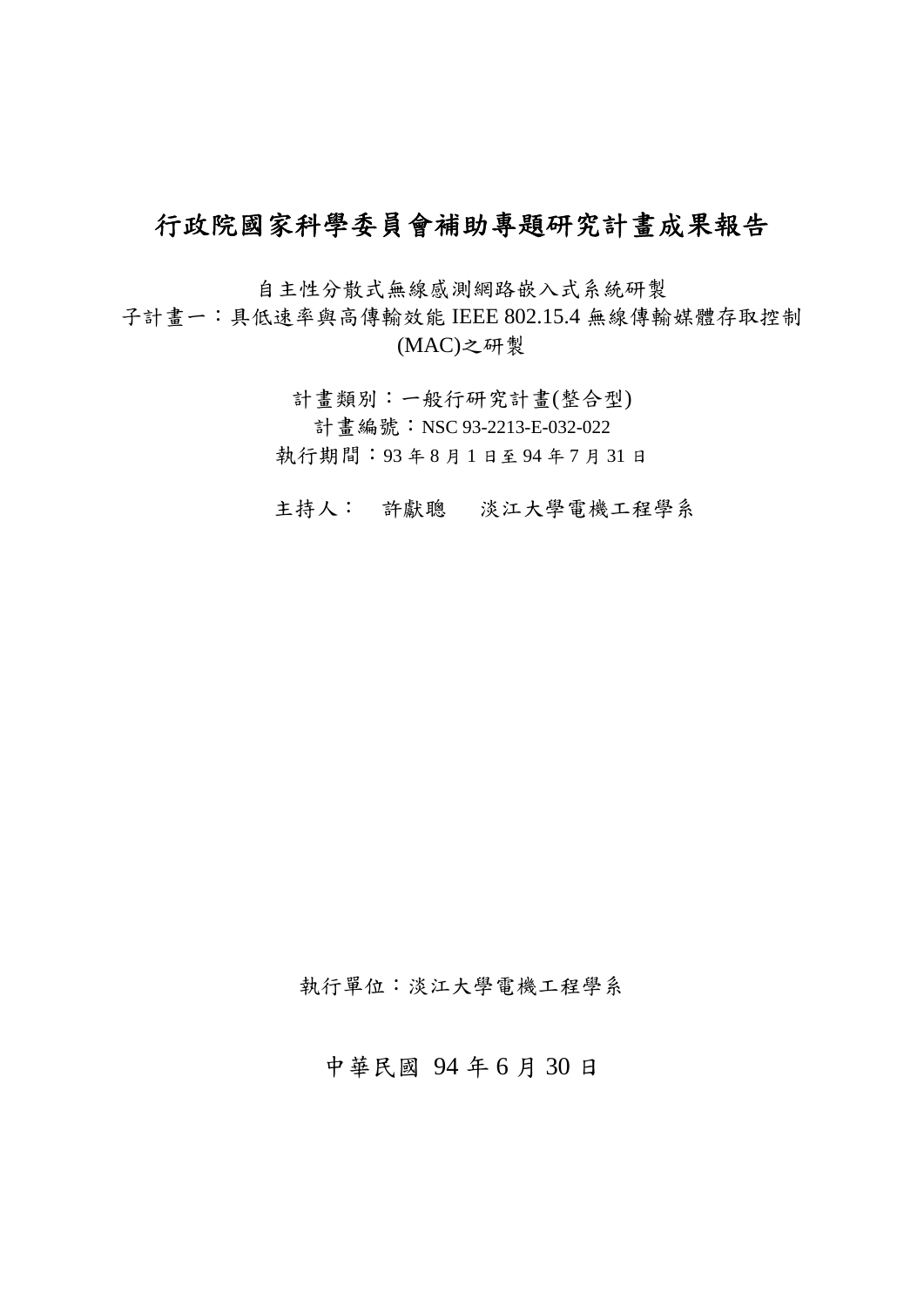### 行政院國家科學委員會專題研究計畫成果報告

自主性分散式無線感測網路嵌入式系統研製

子計畫一:具低速率與高傳輸效能 IEEE 802.15.4 無線傳輸媒體存取控制(MAC)之研製 計畫編號:NSC 93-2213-E-032-022

執行期限:93 年 8 月 1 日至 94 年 7 月 31 日

 主持人: 許獻聰 執行機構及單位名稱:淡江大學電機工程學系 計書參與人員: 莊岳儒 執行機構及單位名稱:淡江大學電機工程學系 尹華強 執行機構及單位名稱:淡江大學電機工程學系 詹東恩 執行機構及單位名稱:淡江大學電機工程學系 許喬鈞 執行機構及單位名稱:淡江大學電機工程學系 陳陸威 執行機構及單位名稱:淡江大學電機工程學系

## 一、計畫中文摘要

目前無線通訊和電子技術的發 展,已經有能力做出體積小、低成本、 低耗電、可作短距離傳輸的多功能無 線感測網路節點,且每個節點皆具有 感測、運算和通訊的功能;有別於傳 統無線網路之型態[1][2],所以勢必要 再加以研究開發出其適合的軟硬體架 構、通訊協定、應用程式…等。

為了達成無線感測節點間共通的 傳輸能力,我們勢必需設計一個無線 傳輸通訊協定[3][4][5]。本計畫中的規 劃與 MAC 控制器實作上,與時間較 無關的函式將被實作於 8051 微處理器 或其他低階的 8-bit 微處理器上;其他 與時間有關 (time-critical) 的函式將 實作於 FPGA 開發平臺。此 MAC 控制 器是 Host CPU 與 Baseband 控制器之 間橋樑。計畫中的另一項工作是改良 標準通訊協定以及實作所改進的通訊 協定於所研製的平台(MAC controller) 上進行驗證與評估。

#### **Abstract**

Realization of wireless sensor networks needs to satisfy the constraints introduced by factors such as fault tolerance, scalability, cost, hardware, topology change, environment, and power consumption. Since above constraints are highly stringent and specific, new wireless ad hoc networking techniques are required, e.g., the hardware and software architectures, communication protocols, application programs, etc.

For communication ability between wireless sensor nodes, we need to design a new wireless communication protocol. In the design of this project, functions with less time-critical will be implemented in 8051 microprocessor or other low-level 8-bit processor. Time-critical functions will be implemented in FPGA development platform. This MAC controller will be the bridge of between Host CPU and baseband controller. Another target of this project is to improve standard communication protocol and to implement the improved protocol in MAC controller in order to process evaluation.

#### 二、計畫緣由與目的:

網路在近年內將會蓬勃發展,此 領域在美國已發展多年,最近才被國 人關注。他們不僅在省電機制上投入 大量人力研究,且與廠商合作開發出 感測節點之硬體原型。由於百家爭鳴 的結果,現階段反而沒有一個共通的 傳輸協定,也就是說 A 公司的感測節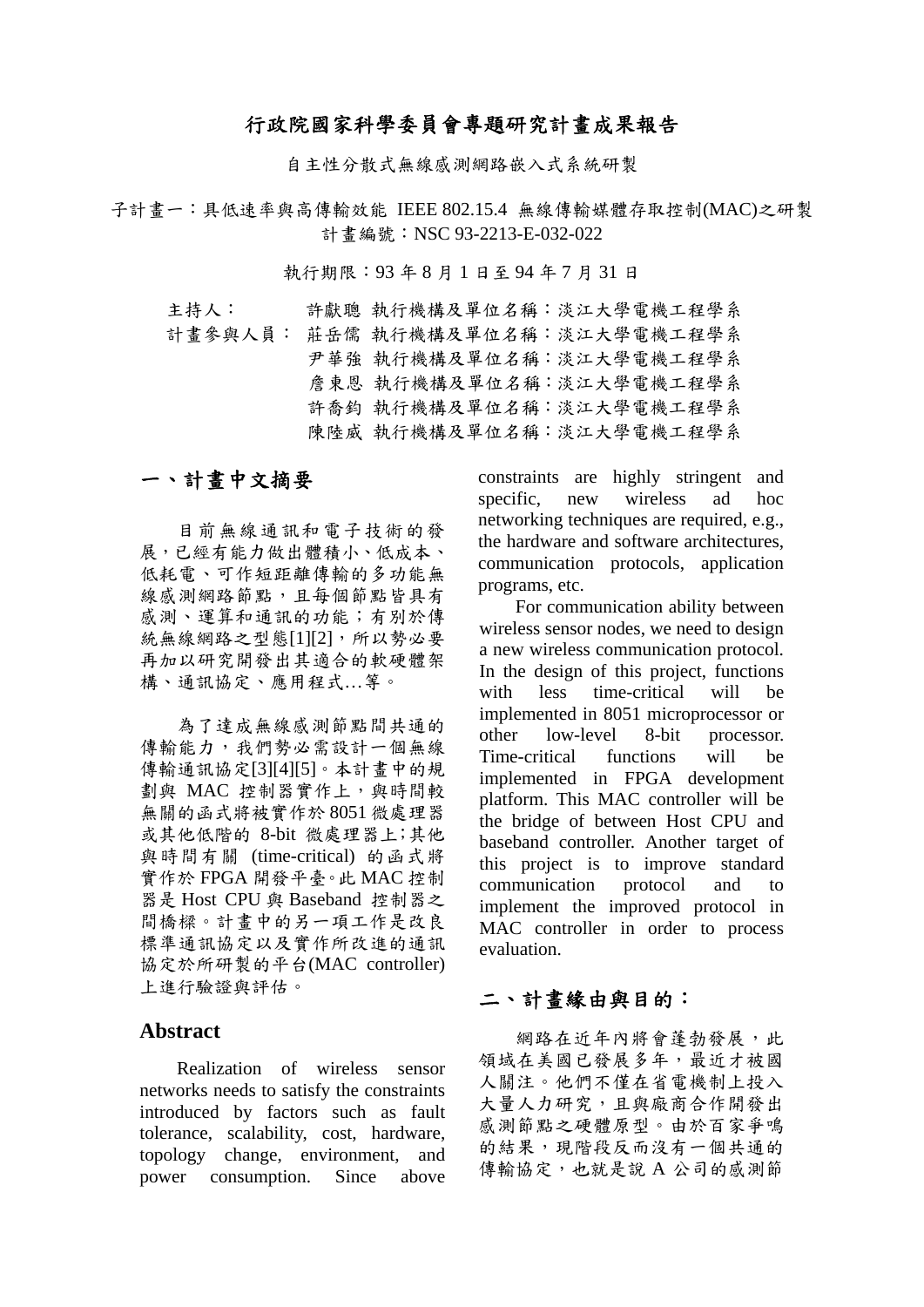點並無法與 B 公司的感測節點進行溝 通傳輸。有鑑於此,我們希望能將國 內甚至國外所研究之感測網路找到一 個共通的傳輸協定。2003年二月,國 際電機電子工程師學會 (IEEE) 針對 低速率個人區域網路制定了 802.15.4/D18 的規格,其針對媒體擷取 層以及實體層訂定標準規格。於是我 們將 IEEE 802.15.4 運用在本計畫中感 測網路的實體層與媒體擷取層。

由於感測網路的普及是可預期 的,因此我們希望能優先掌握助其最 精華的技術,其中包括媒體擷取層的 傳輸協定與硬體實現、實體層的基頻 調變技術以及射頻電路設計等...,以 上為整合型計畫的總目標。因此身為 麼下之子計書,我們以其中媒體擷取 層整個領域為目標,計畫將 802.15.4 規格以 FPGA 搭配 8051 晶片來實現, 並且針對傳輸協定上之缺陷提出修改 辦法。

本子計畫在硬體實現部分的目標 是將 8051 單晶片作為媒體擷取層的處 理器來控制底下不同功能的 FPGA 函 式,並作為上層與下層一個傳輸的橋 樑。另一目標則是希望改良 802.15.4 標準傳輸協定的缺陷,使其達到有效省 電的目的。計畫中,我們更希望能製作 出一個可程式化之人機介面的模擬程 式,用來方便更多想要驗證改良之傳輸 協定的學生。最後會做出一個讓上層以 及下層所使用的函式介面,提高上下層 溝通的可行性。

#### 三、方法:

在 IEEE 802.15.4 通訊協定中其最 關鍵的問題是對於處理即時(real-time) 服務的能力,其中 beacon order(BO)和 superframe order(SO)這兩個參數是來 控制在主動和非主動期間中超級訊框 (superframe)的長度,然而光使用兩個 參數很難使從每一個節點到協調者的 資料流平順且固定。雖然標準中有分 配一段 Guarantee Time Slots(GTS)給即 時的服務,但是其訊框的存取間隔依 然受到超級訊框長度的影響。所以在 本子計畫中我們提出了一個 interleaving access scheme(IAS) 的方 法,IAS 的方法是增加一個新的參數 interleaving order(IO)來調整超級訊框 的架構。根據 IO 的數值,每個超級訊 框會被分割成 2*IO* 數量的子區間 (subperiod),並且每個子區間的長度 T<sub>P</sub>等於 48\*2<sup>(BO-IO)</sup>個 UBPs,如圖二所 示。原先超級訊框的主動區間 48\*2*SO* 個 UBPs 同樣的延續 2*IO*子區間,並且 每個子區間包含主動部分伴隨著非主 動部分就樣規格制訂的一樣。在每個 子區間中,主動的長度 T*PA*與非主動的 長度 T*PI* 分別等於 48\*2*(SO-IO)*與 T*P*-T*PA* 個 UBPs。這樣的方法主要的優點在於 資料傳輸可以被延續到整個超級訊框 區間,因此當 *IO>0* 時,每個節點可以 有較高的資料傳送機率並且有更短的 存取延遲和更小的延遲變化。如圖 三、圖四、圖五,為 IAS 模擬後的結 果,與標準協定 (BO2, SO1)比較均 能達到較佳的結果,其詳細方法請參 閱文獻[6]。

#### 四、結果與討論:

根據我們提出的 IAS 方法,我們 已成功地改進 IEEE 802.15.4 通訊協定 並已發表於相關之國際研討會與國際 期刊。IAS 方法可以降低平均資料更新 的間隔並且減少節點電力的消耗。降 低平均資料更新的間隔能夠提供即時 監測的應用,而減少節點電力消耗則 可以延長電池的生命週期。

## 五、參考文獻

- [1] Amit Sinha, Anantha Chandrakasan, "Dynamic power management in wireless sensor networks," Design & Test of Computers, IEEE, Vol. 18, Issue 2 , Mar. 2001, pp. 62 -74.
- [2] Wei Ye, John Heidemann, Deborah Estrin, "An energy-efficient MAC protocol for wireless sensor networks," INFOCOM 2002, Twenty-First Annual Joint Conference of the IEEE Computer and Communications Societies. Proceedings. IEEE , Vol. 3 , 23-27 Jun. 2002, pp. 1567 -1576.
- [3] LAN/MAN Standards Committee of the IEEE Computer Society, "Standard for Part 15.4: Wireless Medium Access Control (MAC) and Physical Layer (PHY) specifications for Low Rate Wireless Personal Area Networks (LR-WPANs) – D18," Feb. 2003.